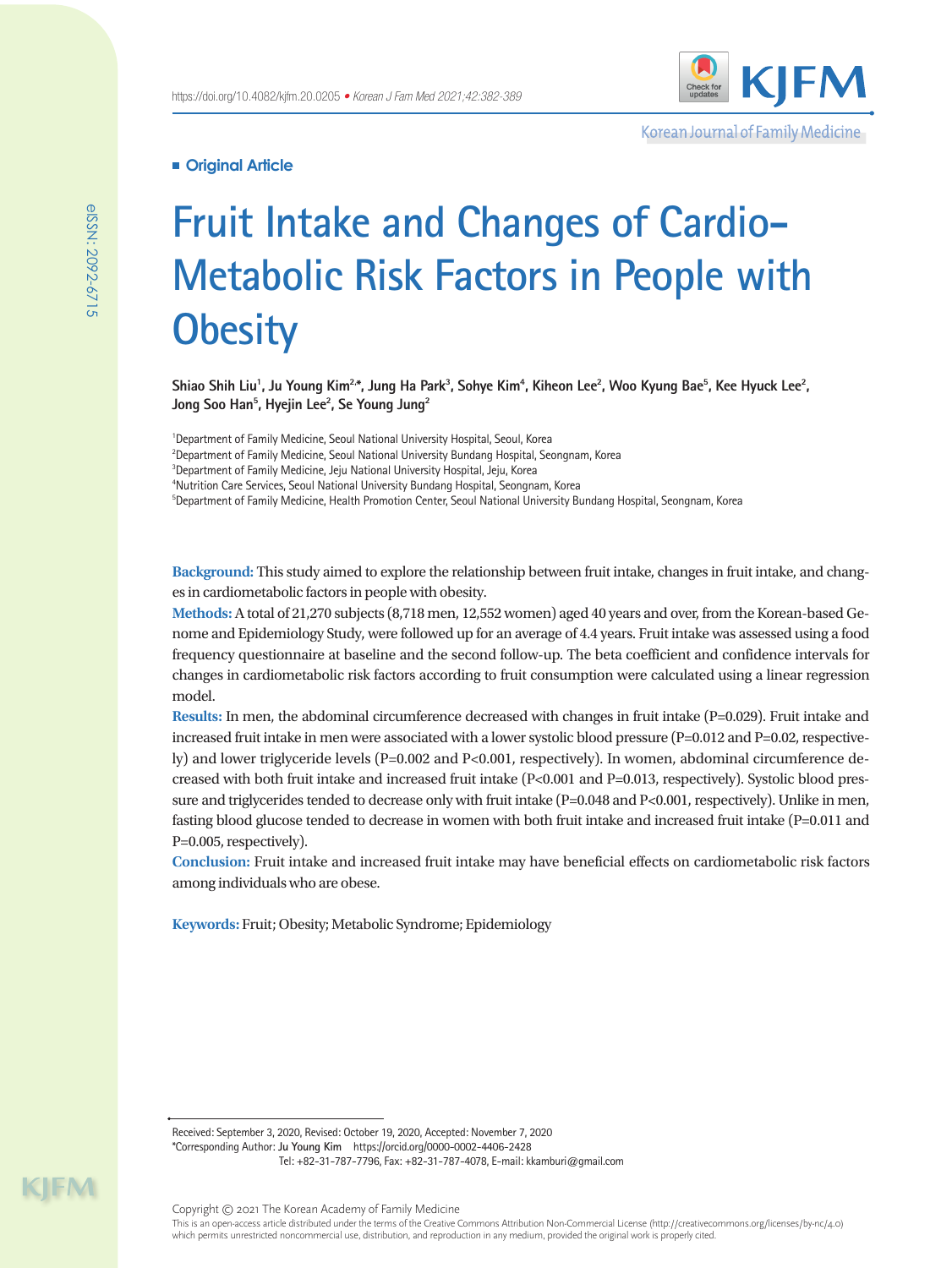# **INTRODUCTION**

The prevalence of obesity has increased rapidly in the past 50 years. In 2016, more than 650 million adults were reported to be obese.<sup>1)</sup> Its prevalence among Koreans has also increased significantly from 26.0% in 1998 to 34.1% in 2017.<sup>2)</sup> Obesity substantially increases the risk of type 2 diabetes mellitus; cardiovascular diseases, including myocardial infarction; stroke; osteoarthritis; obstructive sleep apnea; depression; and some types of cancer, including breast, ovarian, prostate, liver, kidney, and colon cancers.3,4) Obesity is also an important factor related to metabolic syndrome that involves a cluster of cardiometabolic risk factors including abdominal obesity, high blood pressure, abnormal fasting glucose, and dyslipidemia.5-7)

Fruits constitute an important part of our diet, owing to their fiber, antioxidants, and micronutrient contents.8) Hence, it is recommended as part of a healthy diet.<sup>9)</sup> Fruit consumption also has beneficial effects on decreasing the risk of several chronic diseases.<sup>9)</sup> Some studies have reported that fruit intake lowers the risk of metabolic syndrome and its components.10-12) A meta-analysis on how fruit intake affects metabolic syndrome in a dose-response relationship reported that the risk of metabolic syndrome decreased with increased fruit intake.13) In contrast, another study reported the two to be unrelated.<sup>14)</sup> To date, the influence of fruit intake on metabolic syndrome remains controversial.

Many fruits are known to have high concentrations of fruit sugars and simple sugars such as glucose and fructose and are considered the main cause of increased adiposity.15) Several studies have shown the pro-obesity effects of various types of fruits. One study has demonstrated a positive association between fruit juice consumption and adiposity in children, although this effect was observed only in children who were already obese or overweight.<sup>16)</sup>

Many epidemiological studies have evaluated the relationship between fruit consumption and cardiometabolic risk factors. However, the effect of fruit intake on cardiometabolic factors in individuals who are obese is not well known. This study aimed to explore the relationship between fruit intake or changes in fruit intake and changes in cardiometabolic factors in individuals who are obese by using data from Korean Genome and Epidemiology Study (KoGES).

### **METHODS**

#### **1. Study Population**

The data of this study were from the rural-based cohort (2005–2011) and the city-based cohort (2004–2013) of the KoGES.17) The KoGES is a cohort project conducted by the National Institute of Health and Human Services, Korea Centers for Disease Control and Prevention (currently, Korea Disease Control and Prevention Agency), to establish a scientific basis for the identification and prevention of risk factors for common chronic diseases in Korea. Since 2001, participants aged 40 years and over have been recruited from the general population, and follow-ups are ongoing.

To determine the cardiometabolic risk factors among adults who are obese, 133,427 individuals with a body mass index of less than 25 kg/m<sup>2</sup> were excluded from the total cohort population of 201,546. Subjects who are on glucose-lowering medications or insulin treatment were also excluded. Moreover, subjects who had missing information related to the cardiometabolic parameters at baseline, those who did not complete a food frequency questionnaire (FFQ), those who were diagnosed with cancer or cardiovascular diseases such as angina and myocardial infarction at baseline, those with extraordinary energy intake (<500 kcal/d or >6,000 kcal/d) at baseline, and those who refused

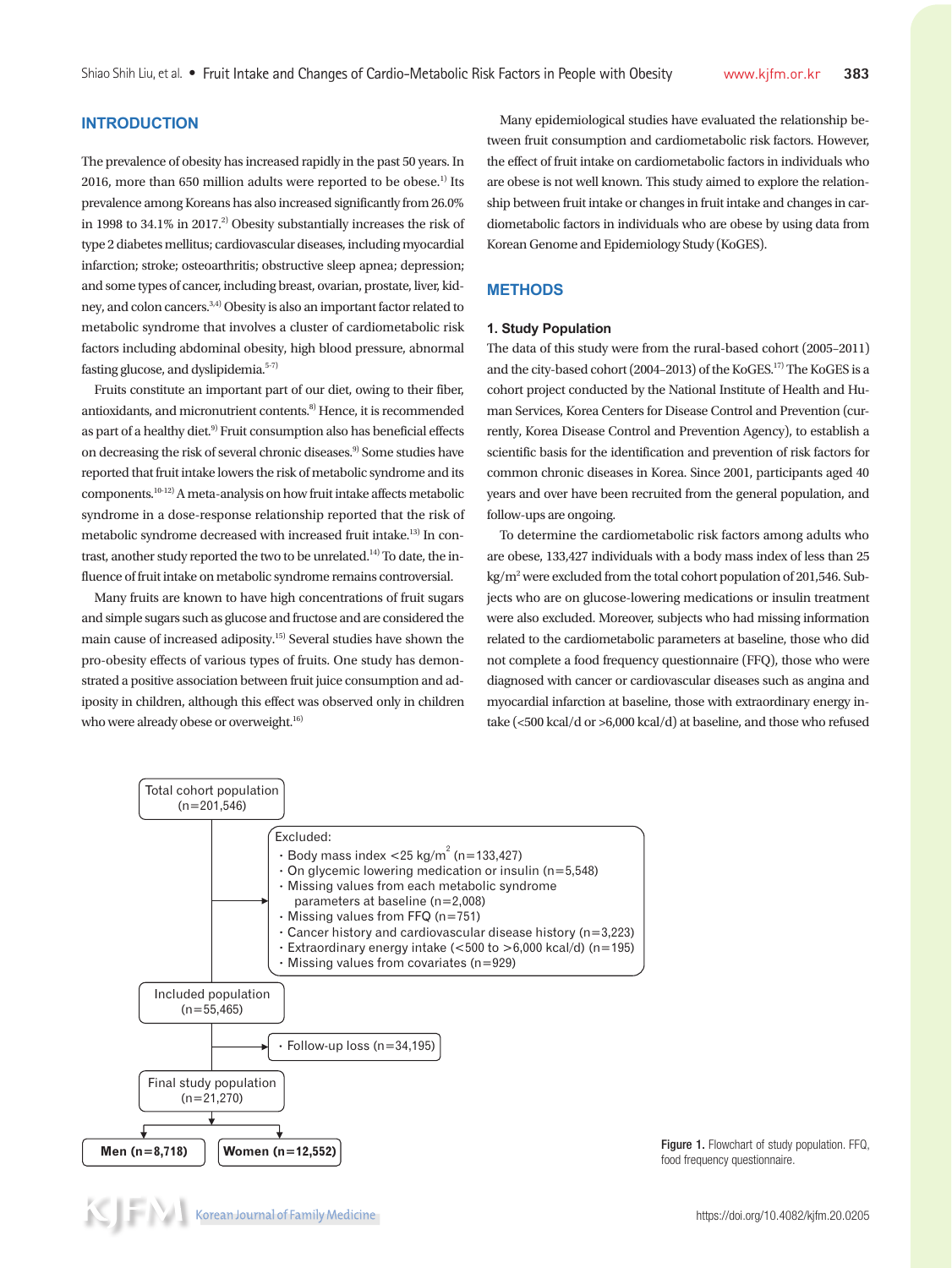to participate in the follow-up examinations were excluded. Our final study population consisted of a total of 21,270 subjects (8,718 men and 12,552 women) with an average follow-up of 4.4 years (Figure 1). The Institutional Review Board of Bundang Seoul National University Hospital approved this study (IRB approval no., X-1910-568-906).

# **2. Measurements of Cardiometabolic Factors and Socio-Demographic Factors**

Basic information and data on past medical history, medication use,and health-related behaviors were collected using self-administered questionnaires. Height, weight, and waist circumference were measured with the subjects in light clothing and correct posture. The body mass index was calculated as weight (kg)/height (m<sup>2</sup>). The waist circumference was measured at the midpoint between the lowest rib and the iliac crest. Blood pressure was measured using a mercury sphygmomanometer (W. A. Baum Co. Inc., Copiague, NY, USA), with the persons in the correct posture during measurement by adjusting the height so that the feet touch the floor without twisting of the legs and the right upper arm is at the same level as the heart; furthermore, we also allowed more than 5 minutes of rest before the measurement. With the subject in a stable and correct measurement posture, the blood pressure was measured at least twice at each visit and on both arms, and the sound was measured by Korotkoff phase I and V, respectively. Blood tests were performed after fasting for at least 8 hours, and fasting blood glucose, triglyceride, and high-density lipoprotein cholesterol (HDL cholesterol) levels were assessed using an autoanalyzer (Bayer HealthCare, Berlin, Germany).

## **3. Cardiometabolic Risk Factors**

We explored the parameters used to characterize metabolic syndrome. Metabolic syndrome was defined as per the National Cholesterol Education Program/Adult Treatment Panel III, namely, having three or more of the following five factors: central obesity, impaired glucose tolerance, hyperlipidemia, low HDL cholesterol, and hypertension.<sup>18)</sup> We explored the changes in waist circumference, systolic and diastolic blood pressure, triglycerides, HDL cholesterol, and fasting blood glucose over time.

## **4. Dietary Assessment**

In this study, validated semi-quantitative FFQ was used to assess total fruit intake.19) The intake frequency, intake amount, and intake season of the past year were investigated. The intake frequency was changed daily, and the intake was converted to grams to calculate the average daily intake. The FFQ included a total of 11 fruits (strawberry, melon, watermelon, peach, banana, persimmon, tangerine, pear, apple, orange, and grape). The total energy intake and the intake of each macronutrient were also calculated as the average daily intake and corrected by calculating the grams per 1,000 kcal of total energy intake.

## **5. Covariates**

Physical activity was coded as yes if the frequency of activity was more

than 3 times per week with moderate intensity. Smoking status was categorized as never smoker, former smoker, or current smoker. Regarding alcohol consumption, each subject was categorized as a nondrinker, former drinker, or current drinker. Monthly family income was classified into four groups as follows: <1 million won (equivalent to US dollar [USD] 830), between 1 and 2 million won (equivalent to approximately USD 1,650), between 2 and 4 million won (equivalent to approximately USD 3,300), or >USD 3,300. Education level was classified as graduating from primary school, high school, or above.

#### **6. Statistical Analysis**

Categorical variables were presented as numbers with percentages, and continuous variables were presented as means and standard deviations.

The independent variables in this study were the amount of baseline fruit consumption and the changes in fruit consumption. The former was analyzed by baseline intake, while the latter was analyzed using the difference after subtracting baseline intake from follow-up intake. The beta coefficient and confidence intervals for changes in cardiometabolic risk factors according to fruit consumption were calculated using a linear regression model. Before applying linear regression, the following were assessed using Pearson correlations: baseline fruit intake, changes in fruit intake, and changes in cardiometabolic risk factors.

Model 1 was adjusted for age, body mass index, total energy intake, and macronutrient intake, with Model 2 additionally adjusted for smoking status, alcohol intake, and physical activity. Model 3 included socioeconomic factors, household income, and education level, in addition to the variables in Model 2. All statistical analyses were performed using STATA software ver. 16.0 (Stata Corp., College Station, TX, USA). Statistical significance was indicated by P-values less than 0.05.

# **RESULTS**

#### **1. General Characteristics**

The baseline characteristics according to sex are presented in Table 1. The prevalence of hypertension and dyslipidemia was significantly higher in men than in women (P=0.003 and P=0.039, respectively). In men, the percentage who exercised more than 3 times per week with moderate intensity was higher than that in women (56.9% versus 46.1%, P<0.001). Moreover, current smokers (27.2% versus 1.8%, P<0.001) and current drinker (73.0% versus 28.7%, P<0.001) were significantly higher in men than in women.

Baseline cardiometabolic parameters according to sex were identified. The average HDL cholesterol level was significantly higher in women than in men (P<0.001), and the average waist circumference, systolic blood pressure, triglyceride level, and fasting blood sugar levels were significantly higher in men than in women (all P<0.001). Total energy intake was measured to be 1,888.9±541.0 kcal/d for men and 1,696.3±539.1 kcal/d for women. The total fruit intake corrected for to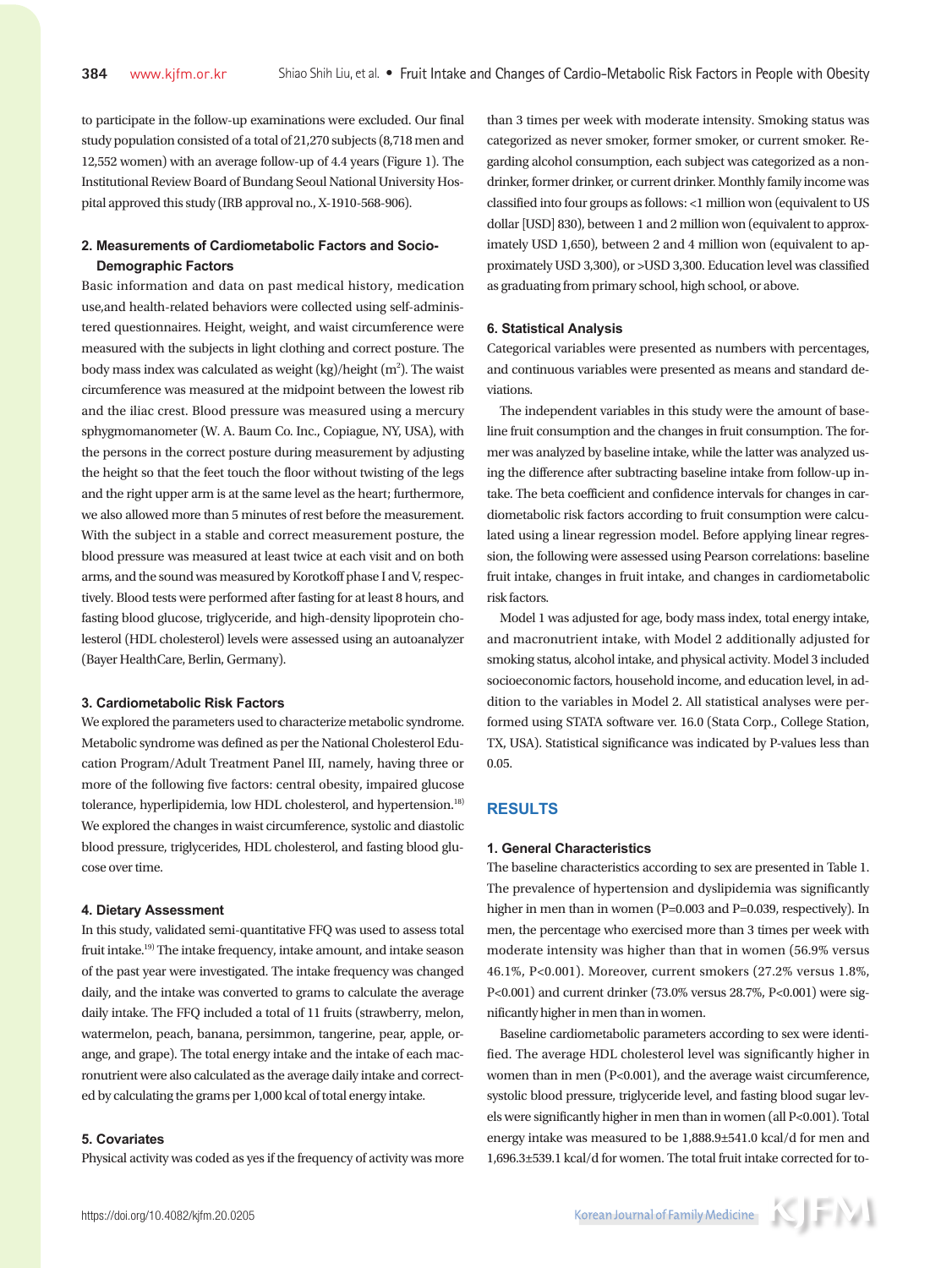Table 1. Baseline characteristics of participants

| Characteristic                               | Men               | Women            | P-value |
|----------------------------------------------|-------------------|------------------|---------|
| No. of participants                          | 8,718             | 12,552           |         |
| Age $(y)$                                    | $54.8 + 8.5$      | $55.0 + 8.0$     | < 0.001 |
| Body mass index (kg/m <sup>2</sup> )         | $27.0 \pm 1.7$    | $27.2 \pm 2.0$   | < 0.001 |
| Present of hypertension                      | 2,521 (28.9)      | 3,442(27.4)      | < 0.01  |
| Present of dyslipidemia                      | 986 (11.3)        | 1,363 (10.9)     | < 0.05  |
| Physical activity                            |                   |                  | < 0.001 |
| Yes                                          | 4,958 (56.9)      | 5,786 (46.1)     |         |
| <b>No</b>                                    | 3,760(43.1)       | 6,766 (53.9)     |         |
| Smoking                                      |                   |                  | < 0.001 |
| Never smoker                                 | 2,485(28.5)       | 12,192 (97.1)    |         |
| Former smoker                                | 3,860 (44.3)      | 134(1.1)         |         |
| Current smoker                               | 2,373 (27.2)      | 226(1.8)         |         |
| Alcohol use                                  |                   |                  | < 0.001 |
| Non-drinker                                  | 1,724 (19.8)      | 8,686 (69.3)     |         |
| Former drinker                               | 628(7.2)          | 248(2.0)         |         |
| Current drinker                              | 6,366 (73.0)      | 3,608 (28.7)     |         |
| Family income (million won/mo)               |                   |                  | < 0.001 |
| $<1\,$                                       | 681 (9.2)         | 1,806 (18.2)     |         |
| $1 - 2$                                      | 1,310 (17.7)      | 2,323 (23.4)     |         |
| $2 - 4$                                      | 3,259(44.1)       | 3,951 (39.7)     |         |
| >4                                           | 2,134 (28.9)      | 1,862 (18.7)     |         |
| Education year (y)                           |                   |                  | < 0.001 |
| $\leq 6$                                     | 1,944 (22.3)      | 5,108 (40.7)     |         |
| $>6 - 12$                                    | 3,447 (39.6)      | 5,742(45.8)      |         |
| $>12$                                        | 3,323 (38.1)      | 1,693 (13.5)     |         |
| Cardio-metabolic parameters                  |                   |                  |         |
| Waist circumference (cm)                     | $91.2 + 5.9$      | $86.7 \pm 6.8$   | < 0.001 |
| Systolic blood pressure (mm Hg)              | $128.9 + 14.4$    | $125.8 + 15.3$   | < 0.001 |
| Diastolic blood pressure (mm Hg)             | $81.3 \pm 9.7$    | $78.1 \pm 9.8$   | 0.599   |
| Triglycerides (mg/dL)                        | $173.7 \pm 111.0$ | $135.8 + 82.1$   | < 0.001 |
| High-density lipoprotein-cholesterol (mg/dL) | $45.7 \pm 10.5$   | $50.9 + 11.6$    | < 0.001 |
| Fasting blood glucose (mg/dL)                | $98.4 \pm 17.7$   | $94.2 \pm 15.8$  | < 0.001 |
| Total fruit intake (g/1,000 kcl)*            | 78.4±72.0         | $112.8 \pm 96.0$ | < 0.001 |
| Total energy intake (kcal/d)                 | 1888.9±541.0      | 1696.3±539.1     | 0.713   |
| Macronutrient intake <sup>t</sup>            |                   |                  |         |
| Carbohydrate (g/1,000 kcal)                  | $178.1 \pm 17.0$  | $182.7 \pm 17.5$ | < 0.01  |
| Protein (g/1,000 kcal)                       | $33.3 \pm 6.2$    | $32.9 \pm 6.6$   | < 0.001 |
| Fat (g/1,000 kcal)                           | $15.7 + 5.9$      | $14.1 \pm 6.0$   | 0.095   |

Values are presented as mean±standard deviation or number (%). By chi-square tests or generalized linear models. P-values <0.05 were considered significant. \*Total fruit intake=strawberry+melon+watermelon+peach+banana+persimmon+tangerine+pear+apple+orange+grape. † Adjustment for total energy [(macronutrient/total energy intake)×1,000].

tal energy intake per 1,000 kcal was higher in women (78.4±72.0  $g/1,000$  kcal for men and  $112.8\pm96.0$   $g/1,000$  kcal for women). The total amount of carbohydrates ingested was also higher in women (P=0.002), while protein intake was higher in men (P<0.001). Fat intake was not significantly different between men and women (P=0.095).

# **2. Relationship between Fruit Intake, Changes in Fruit Intake, and Cardiometabolic Syndrome Components**

The effect of total baseline fruit intake and increased fruit intake with respect to baseline cardiometabolic risk factors, based on sex, are presented in Tables 2 and 3, along with the beta coefficient values and confidence intervals.

In men, abdominal circumference decreased when the fruit intake

was increased from baseline (P=0.002), even after correcting for all covariates (P=0.029). However, it was not related to the total fruit consumption at baseline (P=0.102). Both the total amount of fruit intake and increase in fruit intake were significantly associated with reduced systolic blood pressure (P=0.012 and P=0.02, respectively) and triglycerides (P=0.002 and P<0.001, respectively). In contrast, diastolic blood pressure, HDL cholesterol, and fasting blood glucose were not associated with fruit intake in men.

In women, abdominal circumference decreased with both the amount of fruit intake and an increase in fruit intake (P<0.001 and P=0.013, respectively). Systolic blood pressure and triglycerides tended to decrease only when the total baseline fruit intake increased (P=0.048 and P<0.001, respectively). Finally, unlike in men, fasting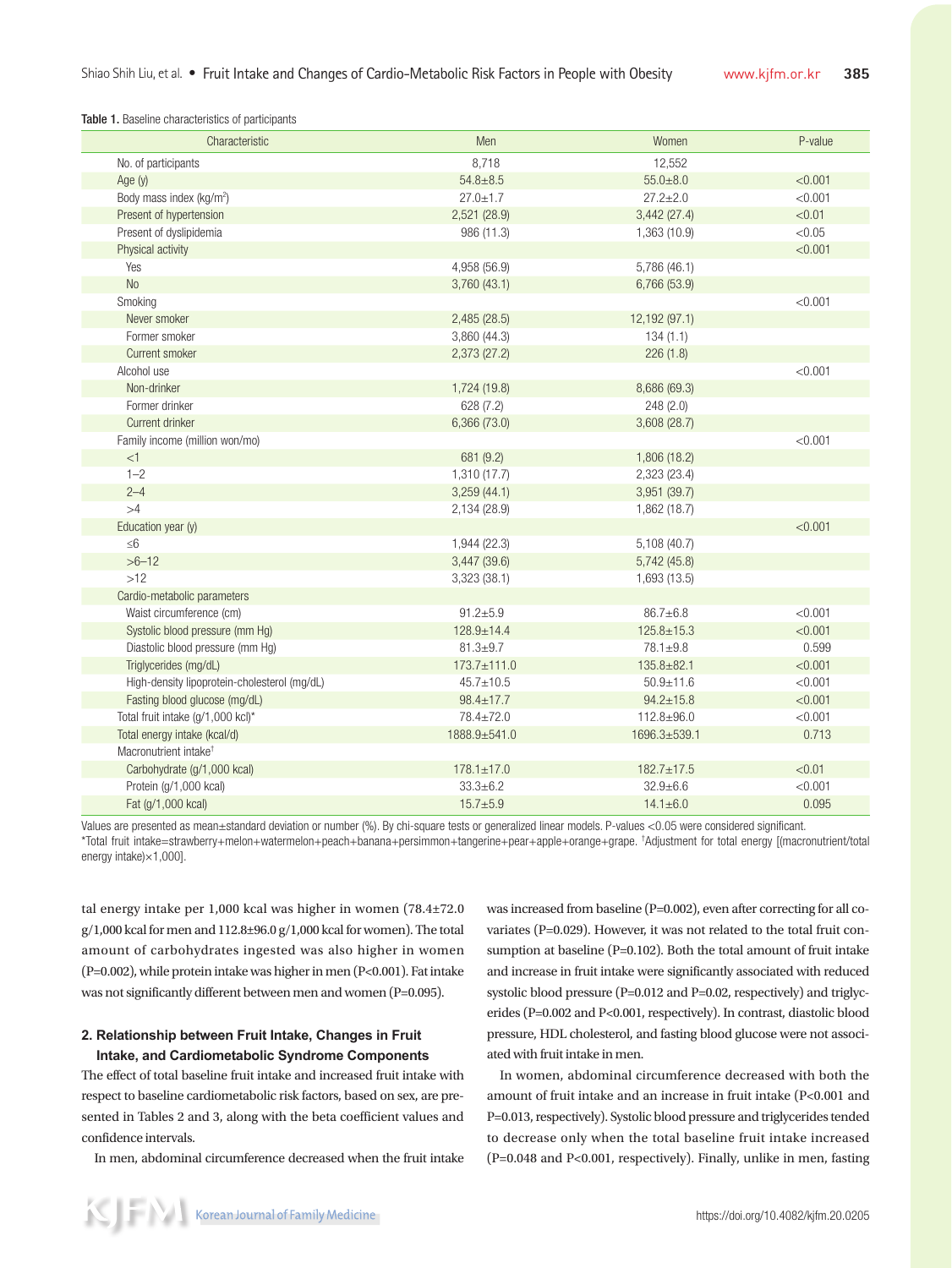Table 2. Linear regression and 95% confidence intervals for changes of each metabolic syndrome components according to whole fruit consumption and changes of fruit consumption in men (n=8,718)

| Variable                           | Unadjusted                     | Model 1                        | Model 2                        | Model 3                        |
|------------------------------------|--------------------------------|--------------------------------|--------------------------------|--------------------------------|
| Waist circumference (cm)           |                                |                                |                                |                                |
| Amounts of fruit consumption (g/d) | $-0.02$ ( $-0.05$ to $0.02$ )  | $-0.07$ ( $-0.11$ to $-0.03$ ) | $-0.05$ ( $-0.09$ to $-0.00$ ) | $-0.04$ ( $-0.08$ to $0.01$ )  |
| P-value                            | 0.369                          | < 0.01                         | < 0.05                         | 0.102                          |
| Changes of fruit consumption (g/d) | $-0.05$ $(-0.08$ to $0.02)$    | $-0.05$ $(-0.08$ to $-0.02)$   | $-0.04$ ( $-0.07$ to $-0.01$ ) | $-0.04$ ( $-0.07$ to $-0.00$ ) |
| P-value                            | < 0.01                         | < 0.001                        | < 0.01                         | < 0.05                         |
| Systolic blood pressure (mm Hg)    |                                |                                |                                |                                |
| Amounts of fruit consumption (g/d) | $-0.03$ $(-0.11$ to $0.05)$    | $-0.12$ ( $-0.23$ to $-0.01$ ) | $-0.14$ ( $-0.25$ to $-0.03$ ) | $-0.15$ $(-0.27$ to $-0.03)$   |
| P-value                            | 0.513                          | < 0.05                         | < 0.05                         | < 0.05                         |
| Changes of fruit consumption (g/d) | $-0.02$ $(-0.08$ to $0.05)$    | $-0.05$ $(-0.13$ to $0.03)$    | $-0.07$ $(-0.14$ to $0.01)$    | $-0.10$ ( $-0.18$ to $-0.02$ ) |
| P-value                            | 0.633                          | 0.206                          | 0.095                          | < 0.05                         |
| Diastolic blood pressure (mm Hg)   |                                |                                |                                |                                |
| Amounts of fruit consumption (q/d) | $-0.08$ ( $-0.13$ to $-0.02$ ) | $-0.05$ ( $-0.12$ to $0.03$ )  | $-0.06$ ( $-0.13$ to $0.01$ )  | $-0.07$ ( $-0.15$ to $0.01$ )  |
| P-value                            | < 0.01                         | 0.205                          | 0.11                           | 0.08                           |
| Changes of fruit consumption (g/d) | $0.01$ (-0.03 to 0.06)         | $-0.01$ $(-0.06$ to $0.05)$    | $-0.02$ ( $-0.07$ to $0.04$ )  | $-0.03$ ( $-0.08$ to $0.03$ )  |
| P-value                            | 0.581                          | 0.806                          | 0.528                          | 0.383                          |
| Triglyceride (mg/dL)               |                                |                                |                                |                                |
| Amounts of fruit consumption (q/d) | $-0.01$ $(-0.01$ to $-0.00)$   | $-0.01$ $(-0.01$ to $-0.01)$   | $-0.01$ $(-0.01$ to $-0.00)$   | $-0.01$ $(-0.01$ to $-0.00)$   |
| P-value                            | < 0.001                        | < 0.001                        | < 0.01                         | < 0.01                         |
| Changes of fruit consumption (g/d) | $-0.00$ $(-0.01$ to $-0.00)$   | $-0.01$ $(-0.01$ to $-0.01)$   | $-0.01$ $(-0.01$ to $-0.00)$   | $-0.01$ $(-0.01$ to $-0.00)$   |
| P-value                            | < 0.001                        | < 0.001                        | < 0.001                        | < 0.001                        |
| HDL-cholesterol (mg/dL)            |                                |                                |                                |                                |
| Amounts of fruit consumption (q/d) | $0.01$ (-0.07 to 0.08)         | $-0.01$ $(-0.10$ to $0.09)$    | $0.06$ (-0.14 to 0.06)         | $-0.03$ $(-0.14$ to $0.08)$    |
| P-value                            | 0.877                          | 0.881                          | 0.411                          | 0.591                          |
| Changes of fruit consumption (g/d) | $0.06$ (-0.00 to 0.11)         | $0.07$ (-0.00 to 0.14)         | $0.04$ (-0.03 to 0.11)         | $0.02$ (-0.05 to 0.10)         |
| P-value                            | 0.053                          | 0.067                          | 0.254                          | 0.590                          |
| Fasting plasma glucose (mg/dL)     |                                |                                |                                |                                |
| Amounts of fruit consumption (g/d) | $0.01$ (-0.11 to 0.12)         | $-0.03$ $(-0.18$ to $0.12)$    | $0.06$ (-0.09 to 0.21)         | $0.05$ (-0.12 to 0.21)         |
| P-value                            | 0.921                          | 0.711                          | 0.424                          | 0.599                          |
| Changes of fruit consumption (g/d) | $-0.02$ ( $-0.11$ to $0.07$ )  | $-0.02$ ( $-0.12$ to $0.09$ )  | $0.02$ (-0.09 to 0.13)         | $0.00$ (-0.11 to 0.12)         |
| P-value                            | 0.647                          | 0.767                          | 0.717                          | 0.967                          |

Values are presented as odds ratio (95% confidence interval), unless otherwise stated. P-values <0.05 were considered significant. Model 1 was adjusted for age, BMI, total energy intake, and macronutrient intake; model 2 was adjusted for age, BMI, smoking status, alcohol intake, physical activity, total energy intake, and macronutrient intake; and model 3 was adjusted for age, BMI, smoking status, alcohol intake, physical activity, total energy intake, macronutrient intake, household income, and education level. BMI, body mass index; HDL, high-density lipoprotein.

blood glucose decreased in women with baseline fruit intake and an increase in fruit intake with respect to baseline (P=0.011 and P=0.005, respectively). Similar to that in men, diastolic blood pressure and HDL cholesterol levels in women were not associated with fruit intake.

## **DISCUSSION**

In this study, we found that generally favorable changes occurred when the total amount of fruit consumed or changes in fruit consumption increased among individuals who are obese. With the increase in total fruit consumption, waist circumference, systolic blood pressure, and triglycerides decreased in men and women. Unlike men, women's fasting blood glucose also showed favorable changes with an increase in fruit intake.

A meta-analysis that examined the changes in body anthropometric variables according to fruit intake showed a decrease in waist circumference with an increase in fruit intake, $20$ ) which concurs with the results of our study. Several studies have shown that an increase in fruit

intake among middle-aged adults lowers the risk of hypertension.<sup>21,22)</sup> There are also longitudinal studies that have suggested that an increase in fruit intake is associated with a lower BP.10,23) The results of our study also showed a tendency for systolic blood pressure to decrease with an increase in fruit intake. In the case of triglycerides, other studies have shown that it is significantly lowered as the amount of fruit intake increases, as in our study.<sup>15)</sup>

Regarding the association between fruit consumption and blood glucose, the effect of an increase in fruit intake on the risk of developing diabetes remains controversial. While some studies have not found a link between blood glucose and fruit intake, $24,25$ ) others have shown that the incidence of diabetes was decreased with an increase in fruit intake.26) In our study, fasting blood glucose was reduced with increased fruit intake as well as by changes in fruit intake, but only in women who were obese but non-diabetic. The blood glucose level did not worsen as the fruit intake increased. We considered that the fiber in fruits may help to control blood sugar.<sup>27)</sup> The relationship between fiber and blood glucose control has been well studied, $8,27)$  and fiber in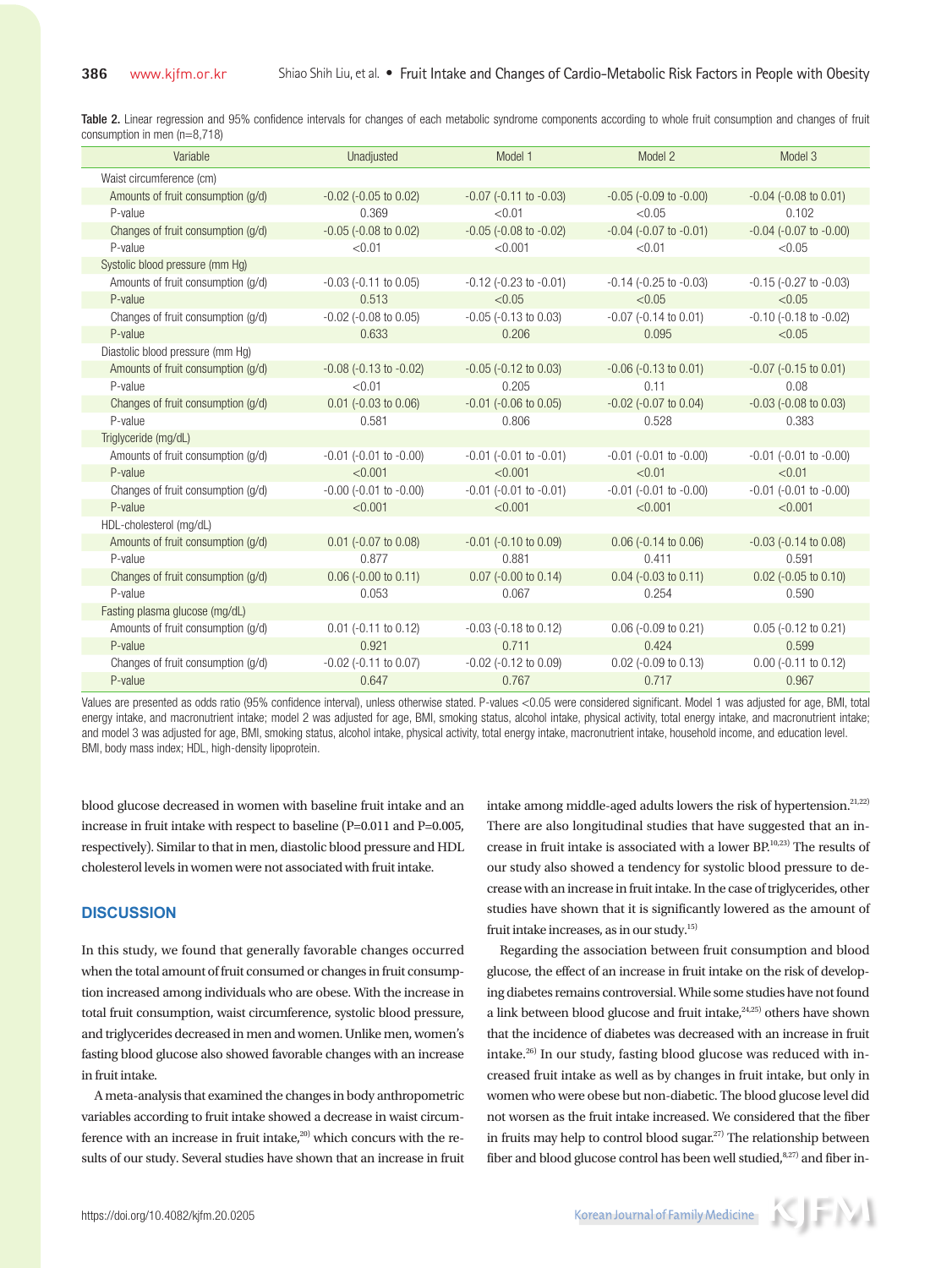Table 3. Linear regression and 95% confidence intervals for changes of each metabolic syndrome components according to whole fruit consumption and changes of fruit consumption in women (n=12,552)

| Variable                           | Unadjusted                     | Model 1                        | Model 2                        | Model 3                        |
|------------------------------------|--------------------------------|--------------------------------|--------------------------------|--------------------------------|
| Waist circumference (cm)           |                                |                                |                                |                                |
| Amounts of fruit consumption (q/d) | $-0.10$ $(-0.13$ to $-0.07)$   | $-0.10$ $(-0.13$ to $-0.06)$   | $-0.10$ $(-0.13$ to $-0.06$ )  | $-0.08$ $(-0.11$ to $-0.03)$   |
| P-value                            | < 0.001                        | < 0.001                        | < 0.001                        | < 0.001                        |
| Changes of fruit consumption (g/d) | $-0.01$ $(-0.03$ to $0.01)$    | $-0.03$ ( $-0.06$ to $-0.01$ ) | $-0.03$ ( $-0.05$ to $-0.00$ ) | $-0.03$ ( $-0.06$ to $-0.02$ ) |
| P-value                            | 0.358                          | < 0.05                         | < 0.05                         | < 0.01                         |
| Systolic blood pressure (mm Hq)    |                                |                                |                                |                                |
| Amounts of fruit consumption (g/d) | $-0.03$ ( $-0.09$ to $0.03$ )  | $-0.10$ ( $-0.18$ to $-0.01$ ) | $-0.11$ $(-0.20$ to $-0.03)$   | $-0.10$ $(-0.20$ to $-0.00)$   |
| P-value                            | 0.358                          | < 0.05                         | < 0.05                         | < 0.05                         |
| Changes of fruit consumption (g/d) | $-0.02$ $(-0.06$ to $0.03)$    | $-0.02$ ( $-0.08$ to $0.05$ )  | $-0.03$ $(-0.09$ to $0.03)$    | $-0.05$ $(-0.12$ to $0.02)$    |
| P-value                            | 0.538                          | 0.622                          | 0.377                          | 0.152                          |
| Diastolic blood pressure (mm Hq)   |                                |                                |                                |                                |
| Amounts of fruit consumption (g/d) | $-0.04$ $(-0.08$ to $-0.00)$   | $-0.07$ $(-0.12$ to $-0.01)$   | $-0.08$ ( $-0.13$ to $-0.02$ ) | $-0.06$ ( $-0.13$ to $0.00$ )  |
| P-value                            | < 0.05                         | < 0.05                         | < 0.01                         | 0.057                          |
| Changes of fruit consumption (g/d) | $0.01$ (-0.02 to 0.04)         | $-0.00$ ( $-0.04$ to $0.04$ )  | $-0.01$ ( $-0.05$ to 0.03)     | $-0.01$ ( $-0.05$ to $0.04$ )  |
| P-value                            | 0.414                          | 0.884                          | 0.656                          | 0.816                          |
| Triglyceride (mg/dL)               |                                |                                |                                |                                |
| Amounts of fruit consumption (g/d) | $-0.00$ ( $-0.01$ to $-0.00$ ) | $-0.00$ ( $-0.01$ to $-0.00$ ) | $-0.01$ ( $-0.01$ to $-0.00$ ) | $-0.00$ ( $-0.01$ to $-0.00$ ) |
| P-value                            | < 0.001                        | < 0.001                        | < 0.001                        | < 0.01                         |
| Changes of fruit consumption (g/d) | $0.00$ (-0.00, 0.00)           | $-0.00$ $(-0.00$ to $0.00)$    | $-0.00$ $(-0.00$ to $00.00)$   | $-0.00$ ( $-0.00$ to $0.00$ )  |
| P-value                            | 0.150                          | 0.164                          | 0.264                          | 0.453                          |
| HDL-cholesterol (mg/dL)            |                                |                                |                                |                                |
| Amounts of fruit consumption (q/d) | $0.13$ (0.07 to 0.18)          | $0.08$ (0.00 to 0.16)          | $0.07$ (0.01 to 0.15)          | $0.05$ (-0.04 to 0.15)         |
| P-value                            | < 0.001                        | < 0.05                         | 0.105                          | 0.245                          |
| Changes of fruit consumption (g/d) | $-0.00$ ( $-0.05$ to $0.04$ )  | $0.05$ (-0.01 to 0.10)         | $0.04$ (-0.02 to 0.09)         | $-0.03$ ( $-0.09$ to $0.03$ )  |
| P-value                            | 0.936                          | 0.102                          | 0.200                          | 0.313                          |
| Fasting plasma glucose (mg/dL)     |                                |                                |                                |                                |
| Amounts of fruit consumption (q/d) | $-0.08$ ( $-0.15$ to $-0.01$ ) | $-0.09$ $(-0.19$ to $0.01)$    | $-0.09$ $(-0.19$ to $0.01)$    | $-0.15$ $(-0.26$ to $-0.03)$   |
| P-value                            | < 0.05                         | 0.073                          | 0.077                          | < 0.05                         |
| Changes of fruit consumption (g/d) | $-0.03$ $(-0.08$ to $0.03)$    | $-0.08$ ( $-0.15$ to $-0.01$ ) | $-0.08$ ( $-0.15$ to $-0.01$ ) | $-0.11$ $(-0.19$ to $-0.03)$   |
| P-value                            | 0.333                          | < 0.05                         | < 0.05                         | < 0.01                         |

Values are presented as odds ratio (95% confidence interval), unless otherwise stated. P-values <0.05 were considered significant. Model 1 was adjusted for age, BMI, total energy intake, and macronutrient intake; model 2 was adjusted for age, BMI, smoking status, alcohol intake, physical activity, total energy intake, and macronutrient intake; and model 3 was adjusted for age, BMI, smoking status, alcohol intake, physical activity, total energy intake, macronutrient intake, household income, and education level. BMI, body mass index; HDL, high-density lipoprotein.

take has shown definite beneficial effects in controlling blood glucose. In addition to fiber, vitamin C, polyphenols, and high levels of potassium and magnesium also affect blood sugar regulation and may contribute to the lowering of blood glucose. $^{28,29)}$  The reason that the effect was only observed in women in our study may be due to the amount of mean total fruit intake in women being significantly greater than that in men; thus, there may be some threshold of fruit intake required to protect against an increase in blood glucose. Fruits contain many nutrients that may act as antioxidants, such as vitamin C, vitamin E, minerals, and phytochemicals; their dietary fiber also helps to reduce oxidative stress, lower blood pressure, and improve insulin resistance.<sup>8)</sup> These nutrients inhibit lipogenesis and adipogenesis and activate lipolysis and adipocyte apoptosis. The mechanism is collectively referred to as the anti-obesity effect. As fruit intake increases, the antiobesity effect may have a positive influence on cardiometabolic risk factors, even in adults who are obese.<sup>30)</sup>

# **1. Strengths and Limitations**

Our study has several limitations. First, it is not possible to quantitatively suggest how much fruit should be consumed, as we did not express the degree of change in each risk factor according to the changes in fruit intake or fruit intake per se. Second, self-reported FFQ may lead to recall biases in the data obtained for the intake of each nutrient and fruit intake. Moreover, lifestyle factors, including exercise, have a major impact on cardiometabolic risk factors. Those who exercise intensely and maintain other healthy lifestyle habits are more likely to eat fruits. However, we did attempt to adjust for these variables in our analysis.

Our study also has several strengths. First, our cohort was representative of the Korean population; thus, the results are generalizable. Moreover, we used data from both rural and urban cohorts to reduce the regional bias. Second, using a longitudinal cohort, we were able to not only explore how the baseline fruit intake affects cardiometabolic risk factors but also the effects of changes in fruit intake on cardiometabolic risk factors. Most studies in the literature have analyzed cross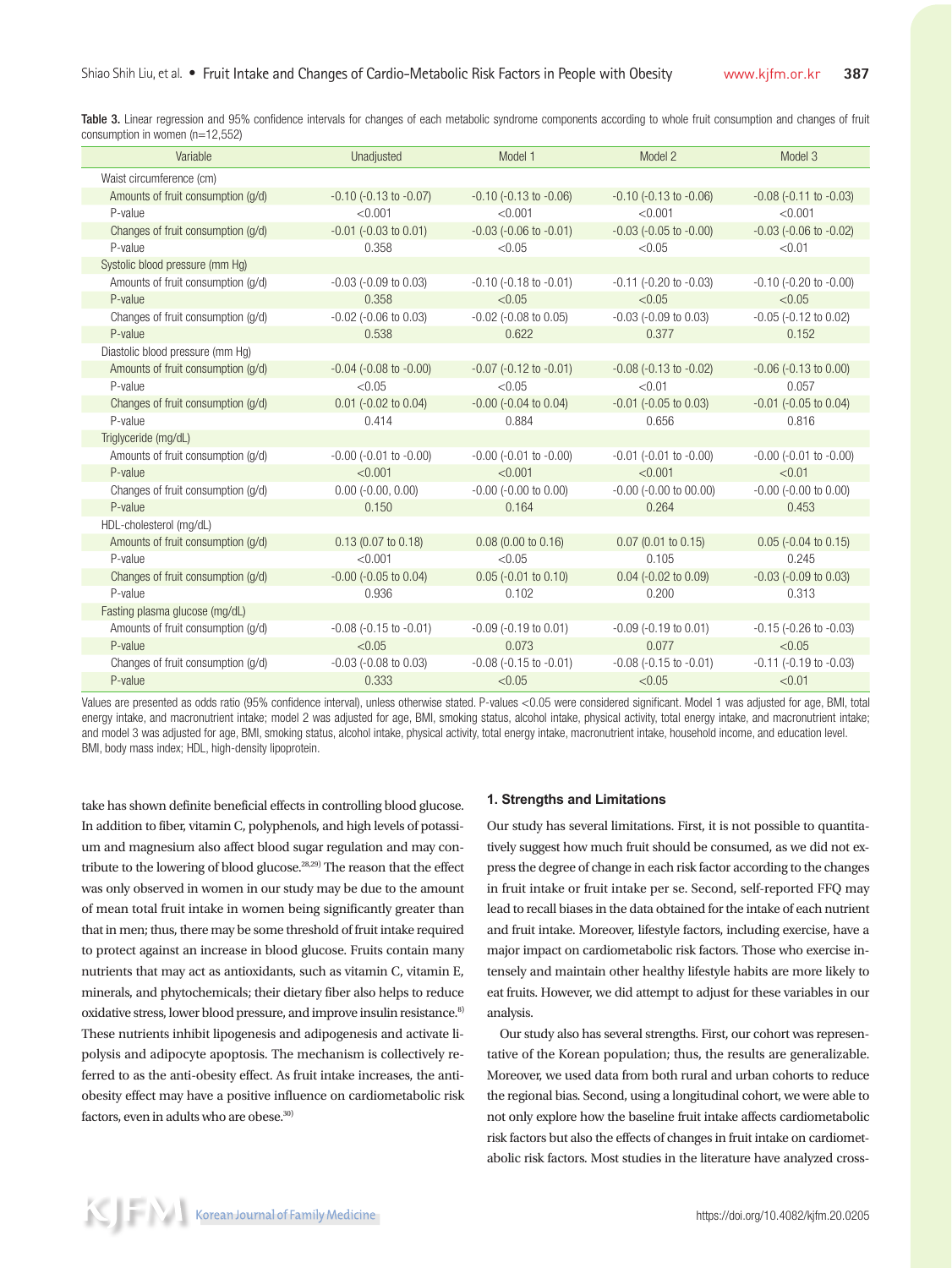sectional data, and only a few studies have longitudinally analyzed the relationship between cardiometabolic risk factors and fruit intake or changes in fruit intake. Further studies are required to explore the effect of different fruit types on cardiometabolic risk factors. In conclusion, a higher amount of fruit intake as well as an increase in fruit intake may have beneficial effects on the cardiometabolic risk factors of individuals who are obese.

# **CONFLICT OF INTEREST**

No potential conflict of interest relevant to this article was reported.

## **ORCID**

Shiao Shih Liu: https://orcid.org/0000-0001-5188-2910 Ju Young Kim: https://orcid.org/0000-0002-4406-2428 Jung Ha Park: https://orcid.org/0000-0002-1269-333X Sohye Kim: https://orcid.org/0000-0003-0880-3580 Kiheon Lee: https://orcid.org/0000-0002-7139-2342 Woo Kyung Bae: https://orcid.org/0000-0001-6729-4128 Kee Hyuck Lee: https://orcid.org/0000-0001-6906-4887 Jong Soo Han: https://orcid.org/0000-0001-9248-9998 Hyejin Lee: https://orcid.org/0000-0001-5279-340X Se Young Jung: https://orcid.org/0000-0001-9946-8807

# **REFERENCES**

- 1. World Health Organization. Controlling the global obesity epidemic [Internet]. Geneva: World Health Organization; 2021 [cited 2020 Jul 31]. Available from: https://www.who.int/activities/controlling-theglobal-obesity-epidemic.
- 2. Seo MH, Kim YH, Han K, Jung JH, Park YG, Lee SS, et al. Prevalence of obesity and incidence of obesity-related comorbidities in Koreans based on National Health Insurance Service health checkup data 2006-2015. J Obes Metab Syndr 2018;27:46-52.
- 3. Smith CJ, Perfetti TA, Hayes AW, Berry SC. Obesity as a source of endogenous compounds associated with chronic disease: a review. Toxicol Sci 2020;175:149-55.
- 4. Egger G, Dixon J. Beyond obesity and lifestyle: a review of 21st century chronic disease determinants. Biomed Res Int 2014;2014:731685.
- 5. Alshehri AM. Metabolic syndrome and cardiovascular risk. J Family Community Med 2010;17:73-8.
- 6. Eckel RH, Grundy SM, Zimmet PZ. The metabolic syndrome. Lancet 2005;365:1415-28.
- 7. Sattar N, McConnachie A, Shaper AG, Blauw GJ, Buckley BM, de Craen AJ, et al. Can metabolic syndrome usefully predict cardiovascular disease and diabetes?: outcome data from two prospective studies. Lancet 2008;371:1927-35.
- 8. Slavin JL, Lloyd B. Health benefits of fruits and vegetables. Adv Nutr 2012;3:506-16.
- 9. Wang X, Ouyang Y, Liu J, Zhu M, Zhao G, Bao W, et al. Fruit and vegetable consumption and mortality from all causes, cardiovascular disease, and cancer: systematic review and dose-response meta-analysis

of prospective cohort studies. BMJ 2014;349:g4490.

- 10. Dauchet L, Kesse-Guyot E, Czernichow S, Bertrais S, Estaquio C, Peneau S, et al. Dietary patterns and blood pressure change over 5-y follow-up in the SU.VI.MAX cohort. Am J Clin Nutr 2007;85:1650-6.
- 11. Zhang Y, Zhang DZ. Associations of vegetable and fruit consumption with metabolic syndrome: a meta-analysis of observational studies. Public Health Nutr 2018;21:1693-703.
- 12. Lim M, Kim J. Association between fruit and vegetable consumption and risk of metabolic syndrome determined using the Korean Genome and Epidemiology Study (KoGES). Eur J Nutr 2020;59:1667-78.
- 13. Lee M, Lim M, Kim J. Fruit and vegetable consumption and the metabolic syndrome: a systematic review and dose-response meta-analysis. Br J Nutr 2019;122:723-33.
- 14. Shin JY, Kim JY, Kang HT, Han KH, Shim JY. Effect of fruits and vegetables on metabolic syndrome: a systematic review and meta-analysis of randomized controlled trials. Int J Food Sci Nutr 2015;66:416-25.
- 15. Yuan C, Lee HJ, Shin HJ, Stampfer MJ, Cho E. Fruit and vegetable consumption and hypertriglyceridemia: Korean National Health and Nutrition Examination Surveys (KNHANES) 2007-2009. Eur J Clin Nutr 2015;69:1193-9.
- 16. Faith MS, Dennison BA, Edmunds LS, Stratton HH. Fruit juice intake predicts increased adiposity gain in children from low-income families: weight status-by-environment interaction. Pediatrics 2006;118: 2066-75.
- 17. Kim Y, Han BG; KoGES Group. Cohort profile: the Korean Genome and Epidemiology Study (KoGES) Consortium. Int J Epidemiol 2017; 46:e20.
- 18. Alberti KG, Eckel RH, Grundy SM, Zimmet PZ, Cleeman JI, Donato KA, et al. Harmonizing the metabolic syndrome: a joint interim statement of the International Diabetes Federation Task Force on Epidemiology and Prevention; National Heart, Lung, and Blood Institute; American Heart Association; World Heart Federation; International Atherosclerosis Society; and International Association for the Study of Obesity. Circulation 2009;120:1640-5.
- 19. Ahn Y, Kwon E, Shim JE, Park MK, Joo Y, Kimm K, et al. Validation and reproducibility of food frequency questionnaire for Korean genome epidemiologic study. Eur J Clin Nutr 2007;61:1435-41.
- 20. Schwingshackl L, Hoffmann G, Kalle-Uhlmann T, Arregui M, Buijsse B, Boeing H. Fruit and vegetable consumption and changes in anthropometric variables in adult populations: a systematic review and metaanalysis of prospective cohort studies. PLoS One 2015;10:e0140846.
- 21. Borgi L, Muraki I, Satija A, Willett WC, Rimm EB, Forman JP. Fruit and vegetable consumption and the incidence of hypertension in three prospective cohort studies. Hypertension 2016;67:288-93.
- 22. Wang L, Manson JE, Gaziano JM, Buring JE, Sesso HD. Fruit and vegetable intake and the risk of hypertension in middle-aged and older women. Am J Hypertens 2012;25:180-9.
- 23. Miura K, Greenland P, Stamler J, Liu K, Daviglus ML, Nakagawa H. Relation of vegetable, fruit, and meat intake to 7-year blood pressure change in middle-aged men: the Chicago Western Electric Study. Am J Epidemiol 2004;159:572-80.
- 24. Hamer M, Chida Y. Intake of fruit, vegetables, and antioxidants and risk of type 2 diabetes: systematic review and meta-analysis. J Hypertens 2007;25:2361-9.
- 25. Kurotani K, Nanri A, Goto A, Mizoue T, Noda M, Kato M, et al. Vegeta-